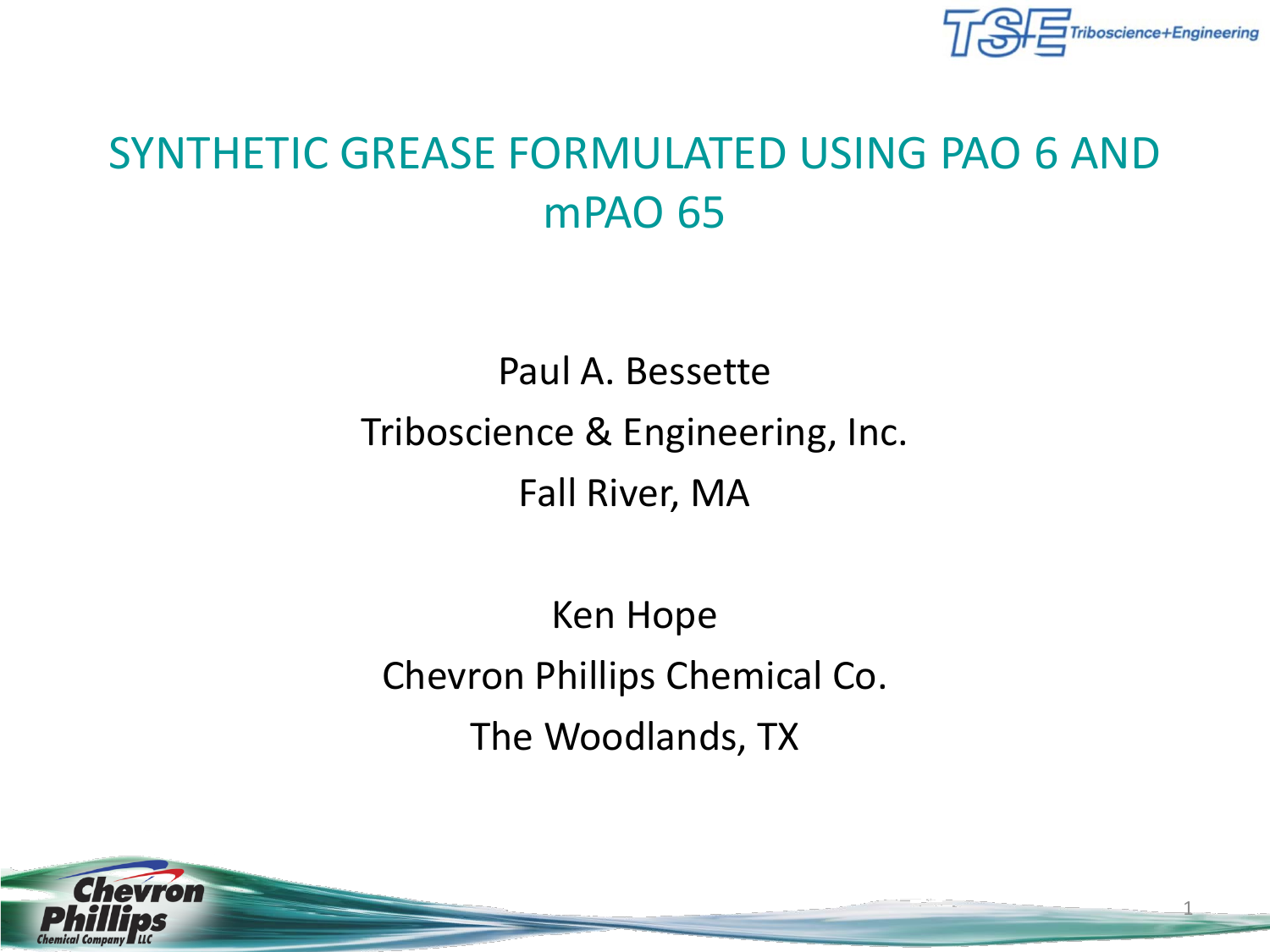

2

## Investigation

Synthetic lubricants are superior to petroleum products in terms of:

- *Thermooxidative Stability*
- *Low Temperature Performance*

Automotive requirements frequently demand serviceability to -40°C while military specifications may demand performance at -54°C.

In this presentation, we discuss a grease formulated using Chevron Phillips PAO 6 and mPAO 65.

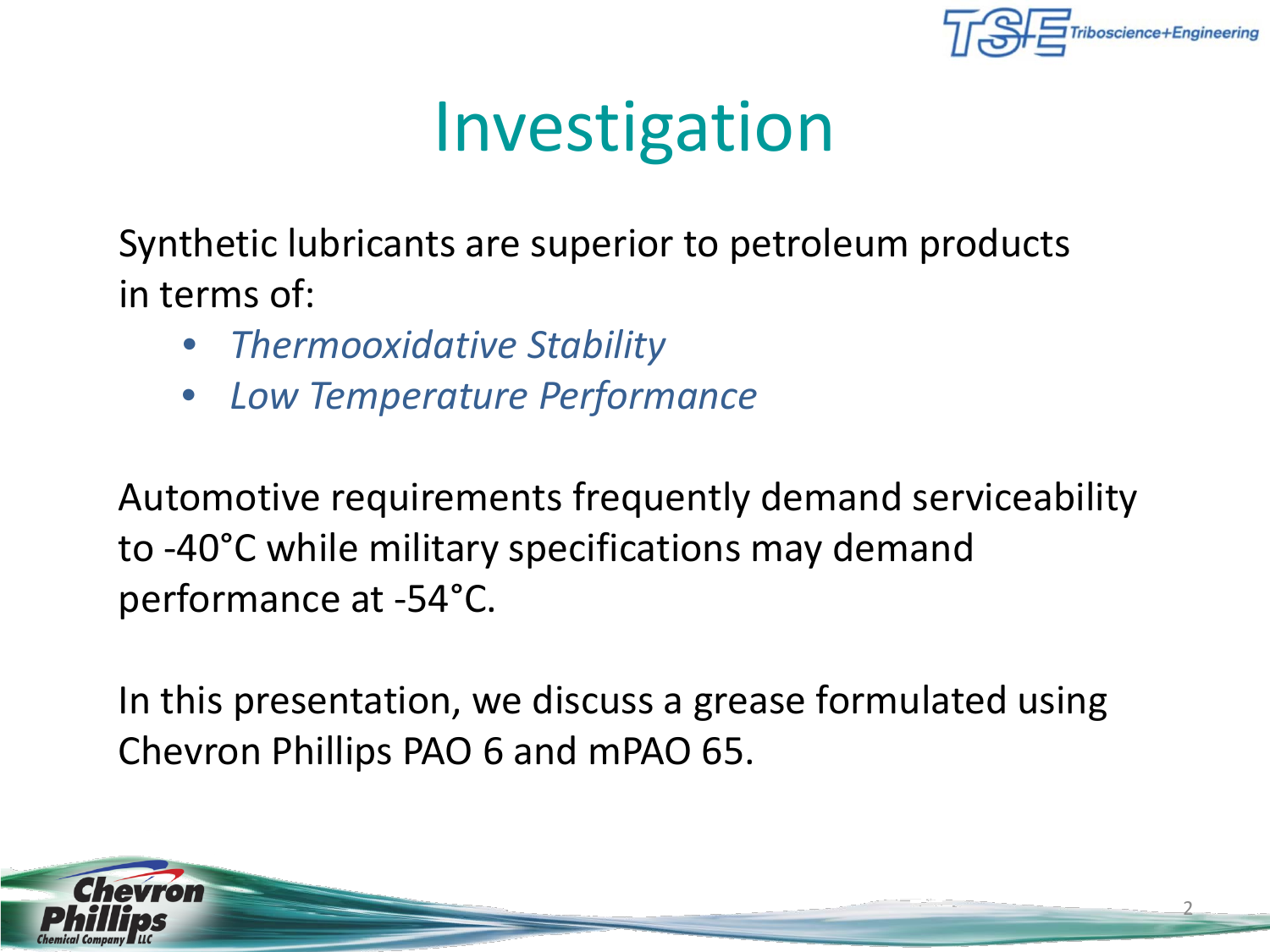

# Background of Base Oils Used

The high viscosity component was synthesized using a metallocene catalyst. Metallocene catalyzed PAO's differ from conventional PAO's in that their pendant groups have a comb-like structure with a chiral center at the branch carbon.



**Typical traditional PAO (left) and typical mPAO structure (right)**

Chirality provides for a random distribution of branch stereoregularity and isomer distribution resulting in improved low temperature performance.

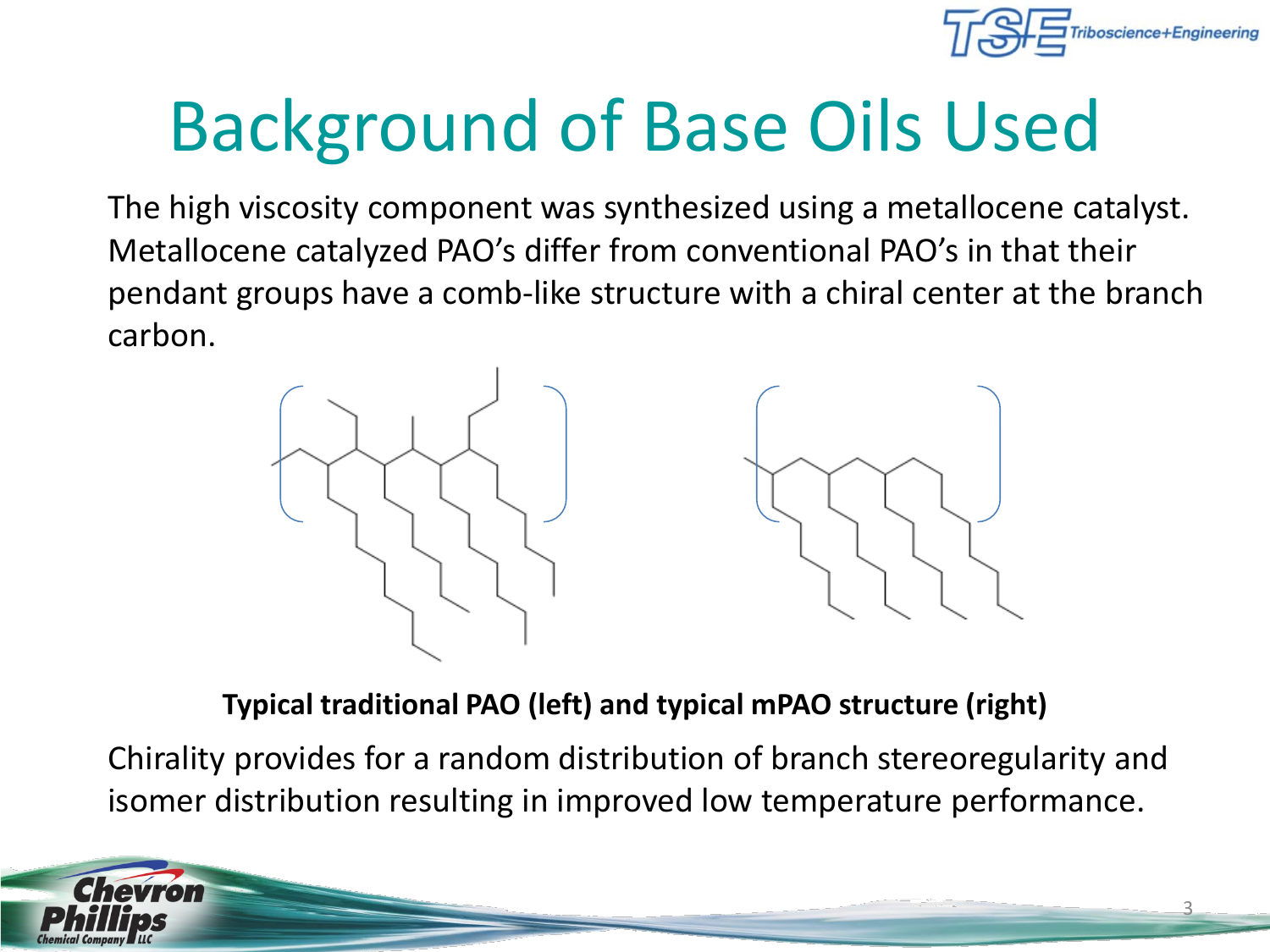

4

# MIL-PRF-32014 Requirements

According to MIL PRF 32014, the KV requirements for the base oil in the grease are:

- $KV40^{\circ}C = 140 \text{ cSt maximum}$
- $KV100^{\circ}C = 16$  cSt minimum

The specified viscosity requirements are achievable blending PAO 6 and PAO 40. However, MIL PRF 32014 requires the low temperature torque per ASTM D1478 not to exceed (at -54°C):

- 14,000 g/cm for the starting torque
- 2,800 g/cm for the running torque

Decene based PAO 40 is a viable blending component to attain the viscometrics of the specification. However, mixed-monomer fluids can be problematical. This work suggests that blends using mPAO 65 can produce stellar results in terms of low temperature torque requirements at -54°C.

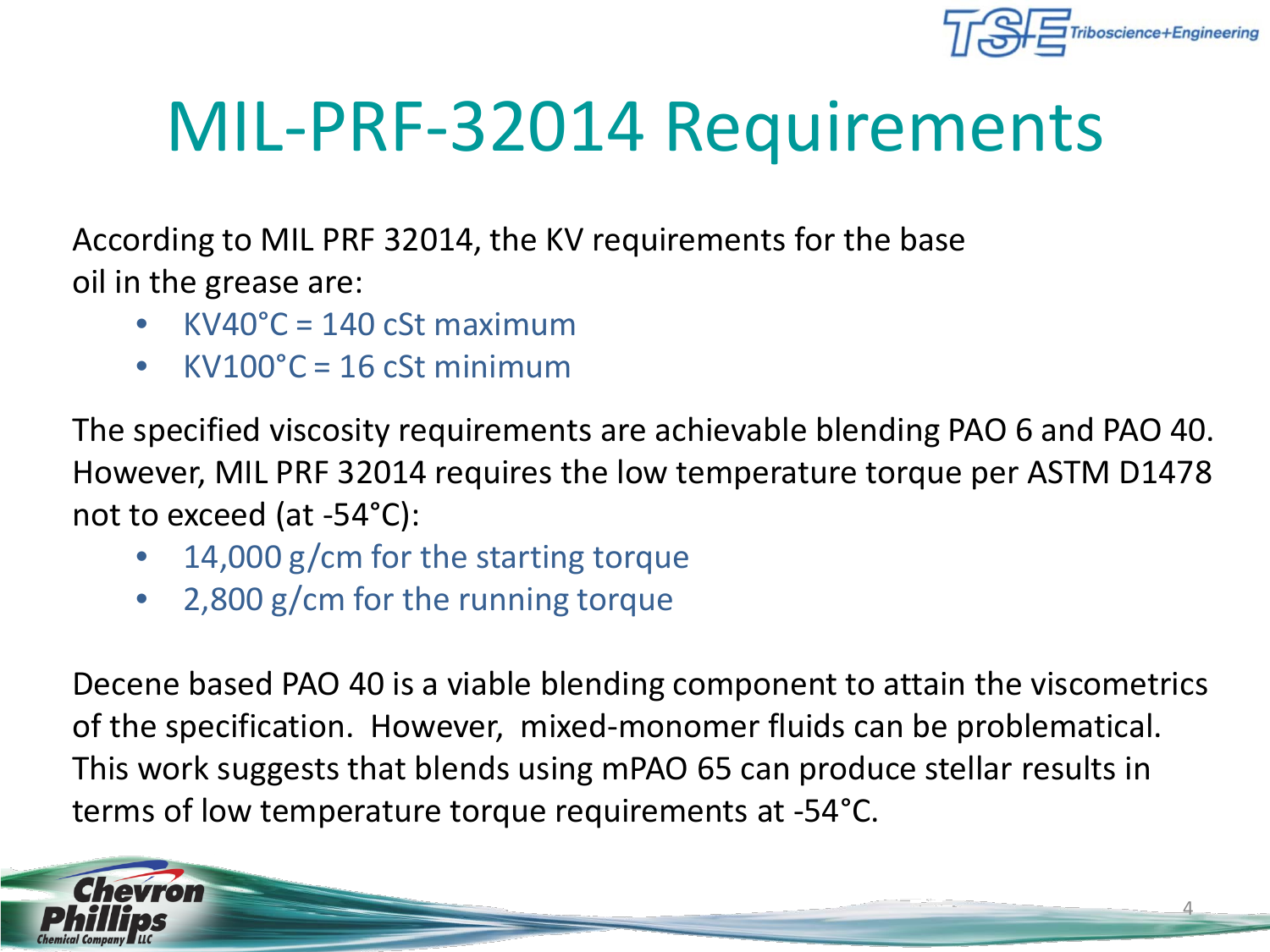

## Grease Preparation

- Five kilograms of a lithium 12-hydroxystearate grease were prepared from PAO-6 and mPAO-65 using dry thickener technology
- Grease was formulated to an NLGI Grade 2 consistency
- All of the thickener and half of the base oil were heated until the thickener was completely melted above 200°C
- The balance of the base oil was added to rapidly quench the vessel contents
- The gel and various additives were subsequently homogenized at 6000 psi
- The composition of the grease is shown below:

| <b>Ingredient</b>          | <b>Weight %</b> |  |  |
|----------------------------|-----------------|--|--|
| Lithium 12-Hydrosystearate | 9.7             |  |  |
| mPAO-65                    | 42.4            |  |  |
| <b>PAO-6</b>               | 42.4            |  |  |
| Amine AO                   | 1.0             |  |  |
| Phosphorus AW Agent        | 3.0             |  |  |
| <b>Zinc Sulfonate RI</b>   | 1.5             |  |  |

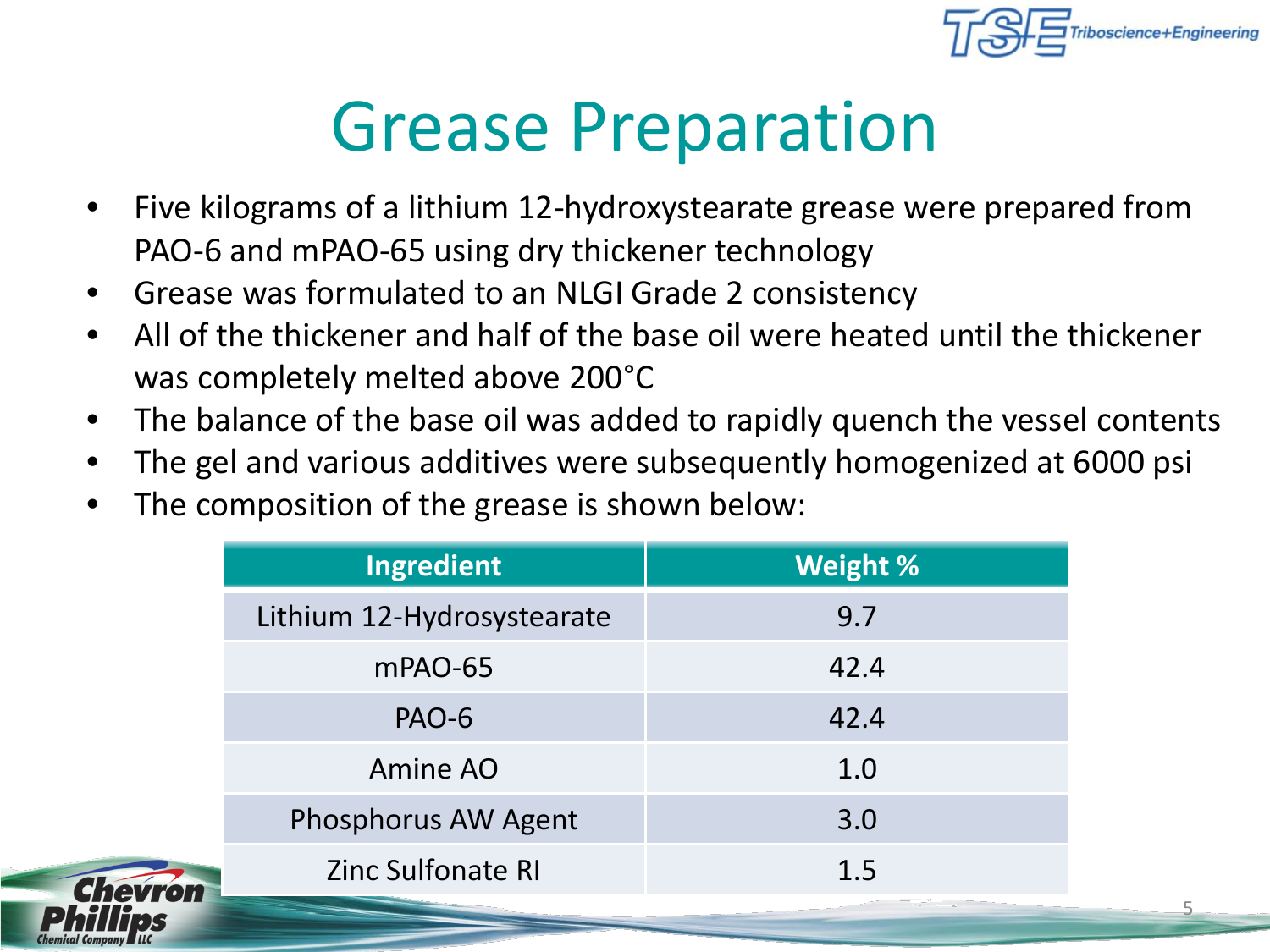

# Physical Properties of Grease Preparation

Note: The above formulation does not contain the necessary ingredients to meet all of the requirements of MIL PRF 32014. The main objective was to determine the viability of mPAO-65 as a blend component.

| <b>Property</b>   | <b>Method</b>     | <b>Result</b>  |
|-------------------|-------------------|----------------|
| Color             | <b>Visual</b>     | Light Beige    |
| Appearance        | <b>Visual</b>     | Smooth         |
| KV40°C            | <b>ASTM D445</b>  | 122.8 cSt      |
| <b>KV100°C</b>    | <b>ASTM D445</b>  | 18.06 cSt      |
| VI                | <b>ASTM D2270</b> | 164            |
| $P_0$             | ASTM D217         | 270            |
| $P_{60}$          | ASTM D217         | 279            |
| <b>NLGI Grade</b> | ASTM D217         | $\overline{2}$ |
| <b>P10k</b>       | ASTM D217         | 321            |

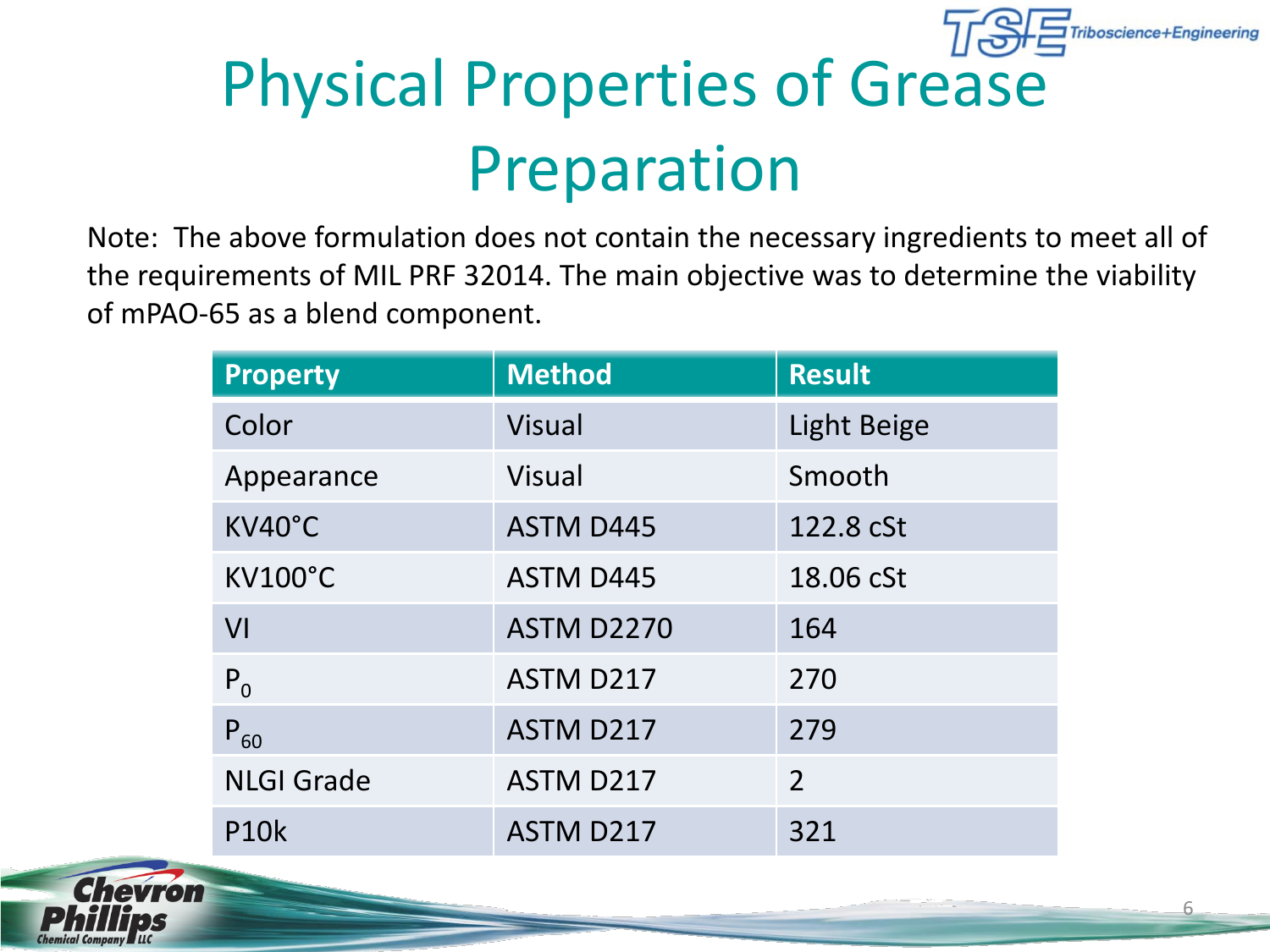

# Physical Properties (continued)

| <b>Property</b>                                  | <b>Method</b>                              | <b>Result</b>         |
|--------------------------------------------------|--------------------------------------------|-----------------------|
| Oil Separation 24h at 100°C                      | <b>ASTM D6184</b>                          | 1.7%                  |
| <b>Dropping Point</b>                            | <b>ASTM D2265</b>                          | $200^{\circ}$ C       |
| Copper Corrosion 24h at 100°C                    | <b>ASTM D4048</b>                          | 1 <sub>b</sub>        |
| Water Washout 40°C                               | <b>ASTM D1264</b>                          | 5.8%                  |
| <b>Four Ball Wear</b>                            | <b>ASTM D2266</b>                          | 0.54 mm               |
| Chemistry                                        | FT-IR                                      | Next slide            |
| Apparent Viscosity -54°C T-C<br>Spindle at 1 RPM | <b>CTM</b><br><b>Brookfield Viscometer</b> | $13.6 \times 10^6$ cP |
| OIT at 210°C                                     | <b>MIL PRF 32014</b>                       | 59.20 minutes         |
| <b>Volatility 5% Weight Loss</b>                 | <b>TGA</b>                                 | $250^{\circ}$ C       |

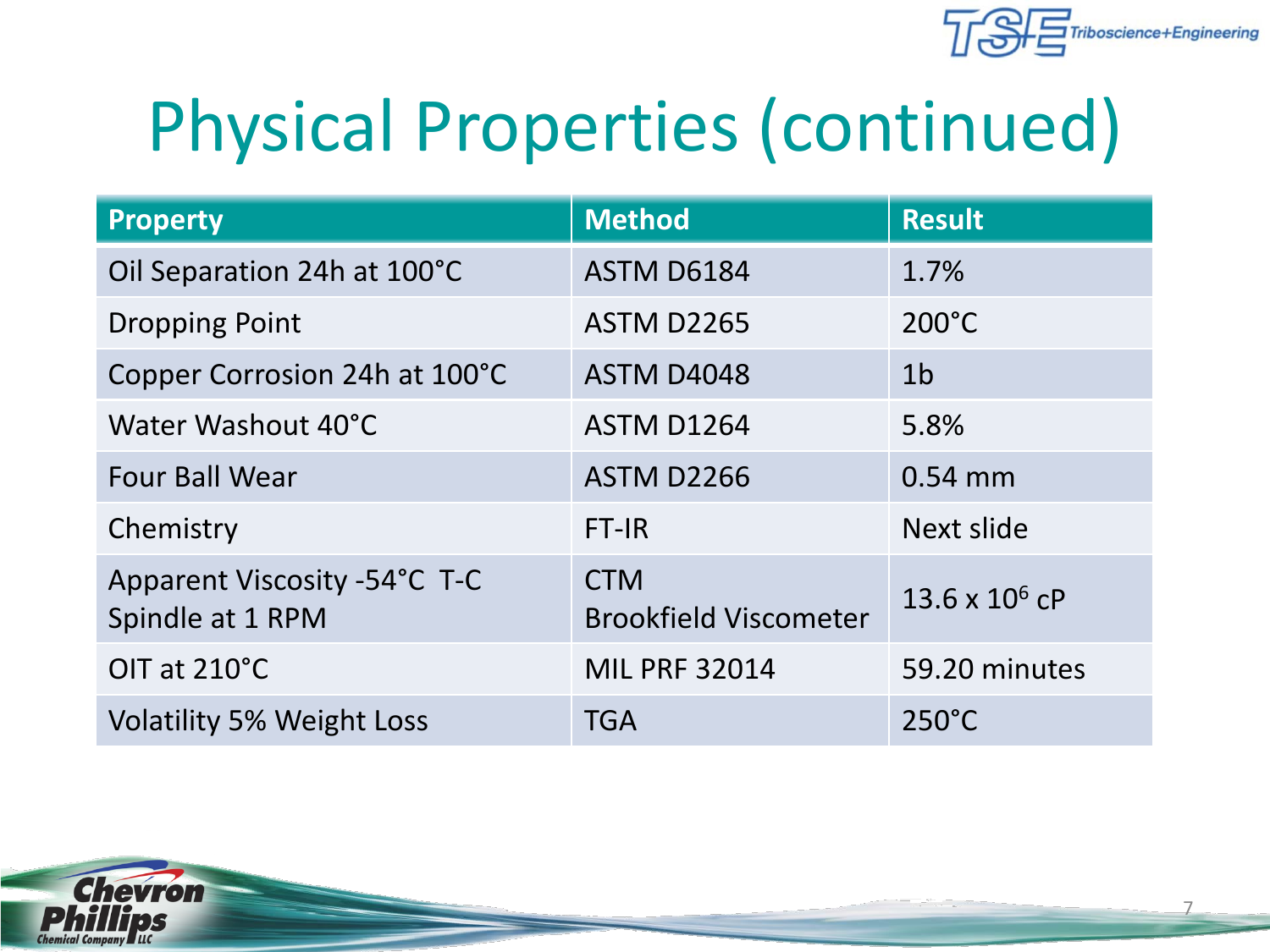

#### FT-IR Spectrum of the Grease

#### Triboscience & Engineering, Inc.



The spectrum clearly indicates a hydrocarbon. The absorption band at 1579 cm<sup>-1</sup> is the carbonyl vibration due to the thickener. Moreover, band intensity is a function of the amount of thickener in the grease.

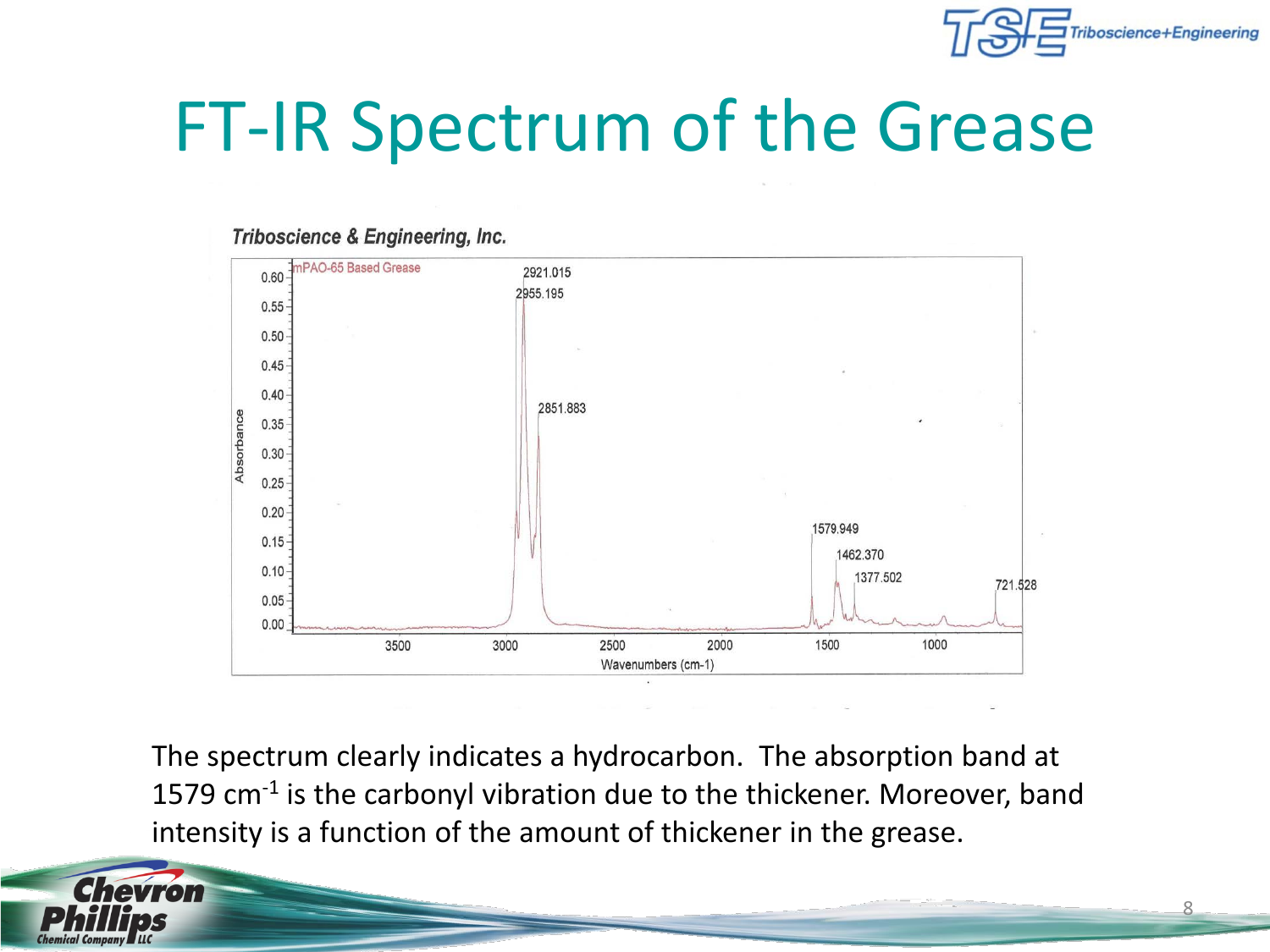

# Low Temperature Viscosity

The low temperature apparent viscosity of the mPAO 65 grease was compared to a similar grease formulated with PAO 40 shown below.



![](_page_8_Picture_4.jpeg)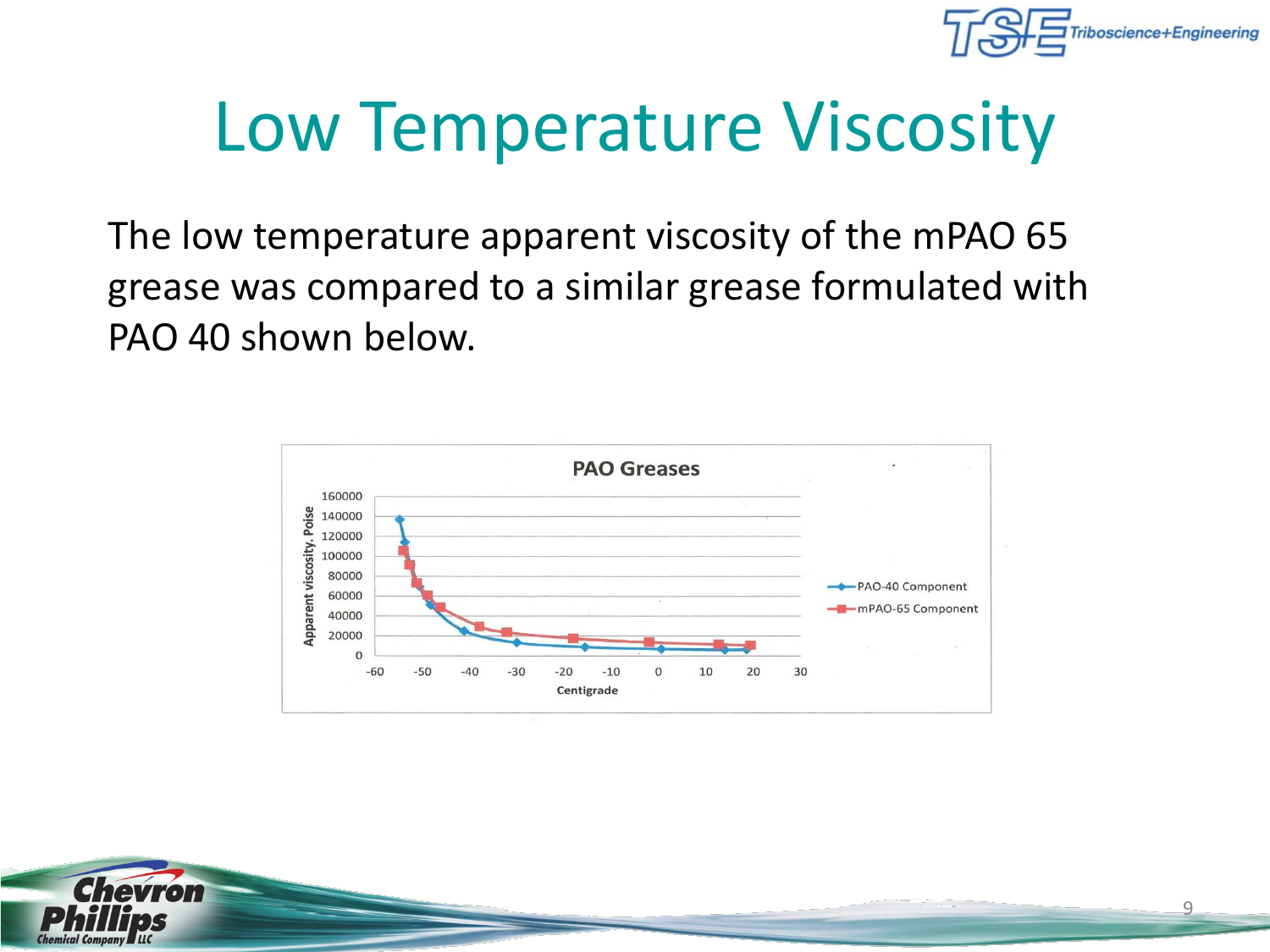![](_page_9_Picture_0.jpeg)

# A Tantalizing Question

Based on the low temperature viscosity, mPAO 65 appears to be a suitable blending component for formulating grease to the requirements of MIL PRF 32014.

However, a tantalizing question arose regarding the low temperature performance of grease formulated with mPAO 40 versus mPAO 65.

For a given family of oils, a higher viscosity at 40°C implies a higher viscosity at a low temperature. However, a blend offers unique opportunities. Since mPAO 40 is less viscous than mPAO 65, less PAO 6 is required to achieve the viscosity target of MIL PRF 32014 while the higher viscosity of mPAO 65 implies that additional PAO 6 is needed to reach the specified military specification viscosities.

![](_page_9_Picture_5.jpeg)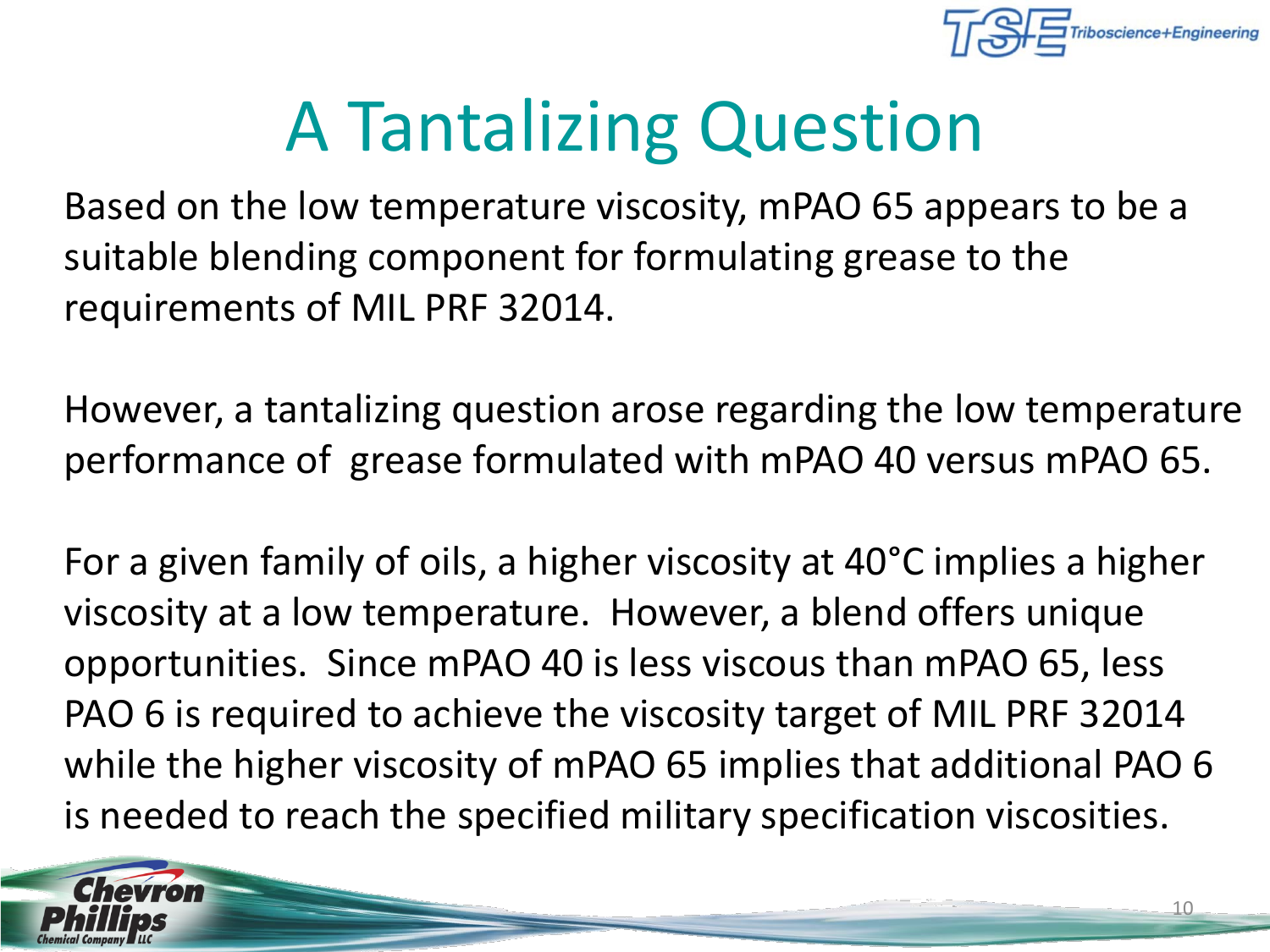![](_page_10_Picture_0.jpeg)

#### Blend Compositions

| Ingredient       | Weight % | <b>Viscosity</b><br>at 100°C<br>(cSt) | <b>Viscosity</b><br>at 40°C<br>(cSt) | <b>Viscosity</b><br>at $-40^{\circ}$ C<br>(cSt) | <b>Viscosity</b><br><b>Index</b> |
|------------------|----------|---------------------------------------|--------------------------------------|-------------------------------------------------|----------------------------------|
| PAO <sub>6</sub> | 53.0     |                                       | 111.0                                |                                                 |                                  |
| mPAO 65          | 47.0     | 16.7                                  |                                      | 42,200                                          | 163                              |
| PAO <sub>6</sub> | 42.6     |                                       | 113.2                                | 55,153                                          | 158                              |
| mPAO 40          | 57.4     | 16.5                                  |                                      |                                                 |                                  |

The results clearly demonstrate the influence of the PAO 6 on the low temperature viscosity of the blends. This data was further corroborated with low temperature torque data determined at -54°C

![](_page_10_Picture_4.jpeg)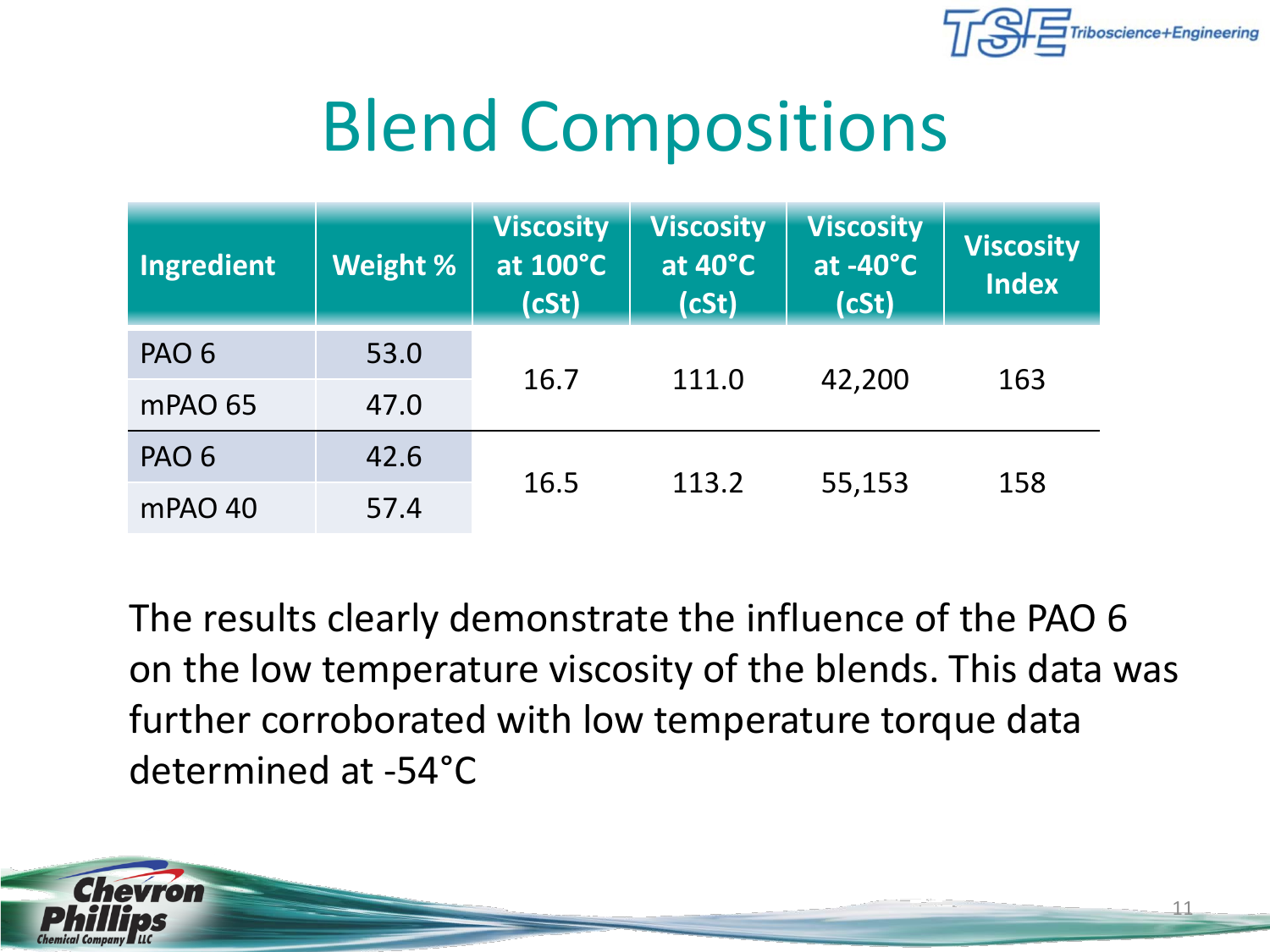![](_page_11_Picture_0.jpeg)

#### Low Temperature Torque

There is a clear difference between the low temperature torque of the mixed monomer PAO 40 grease and the mPAO greases.

The best performance was obtained with the mPAO 65 based grease.

![](_page_11_Figure_4.jpeg)

![](_page_11_Picture_5.jpeg)